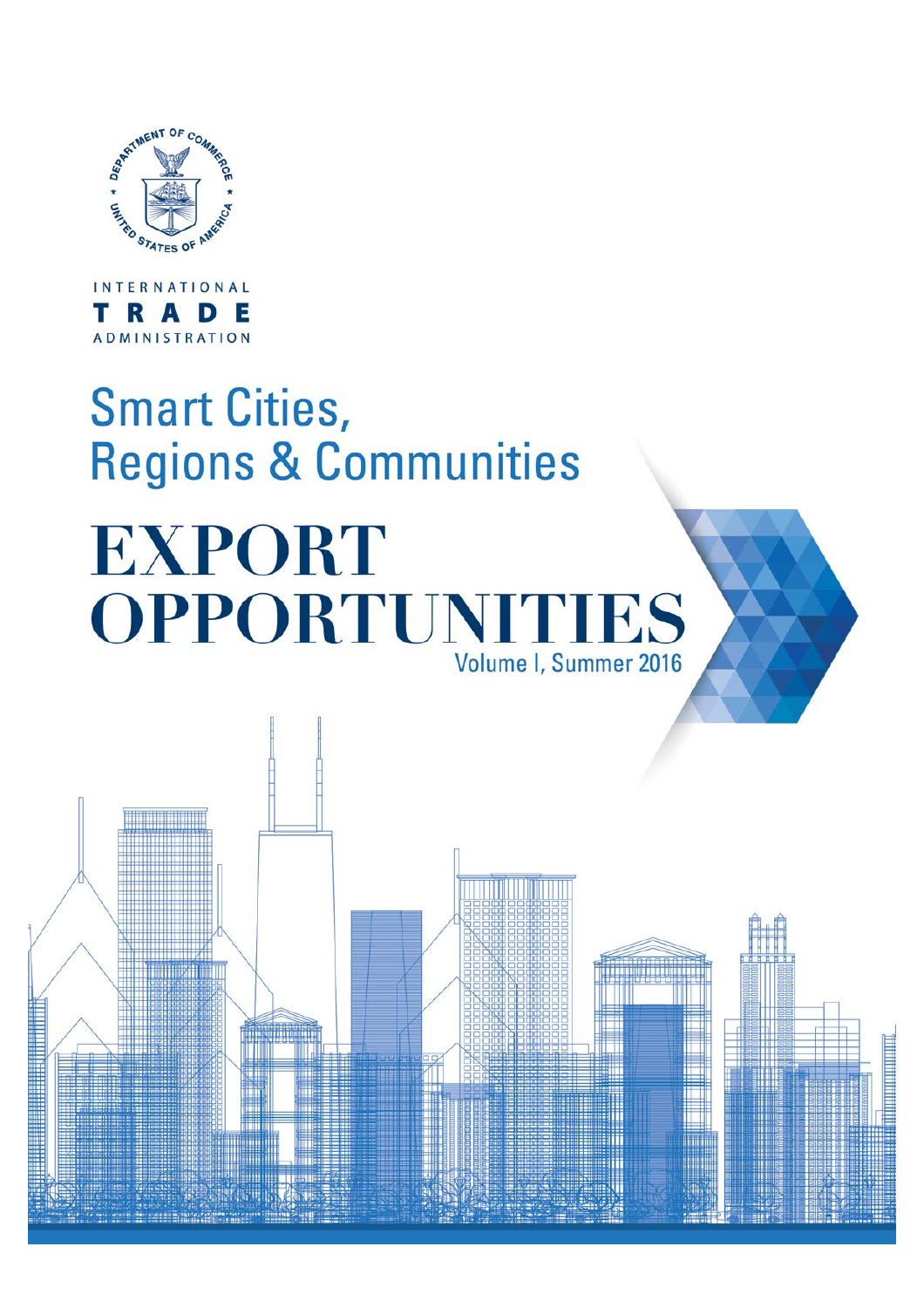# **Portugal Smart Cities Guide**

# **SMART CITY OVERVIEW**

Portugal is well positioned in respect to Smart Cities. Portuguese cities currently face various challenges related with overpopulation. Universities, companies and other groups are working closely with municipalities to find scalable solutions for different fields such as energy, mobility, environment, health governance and quality of life. This means the public and private sectors are now sharing information in order to jointly identify solutions to solve a wide range of issues affecting the community. In 2009, a network of Portuguese smart cities by the name of Rener was launched. Today, it includes more than 43 municipalities from all over the country. The Portuguese Smart City Cluster is actively promoting Portugal as a place for the development and production of technology solutions, products and value-added systems for smart cities at global level, as well as promoting the competitiveness, innovation capacity and internationalization of smart city companies.

# **KEY INITIATIVES (BY SECTOR)**

## **SMART MOBILITY**

The MOBLE network has more than 1300 normal charging stations and 50 fast charging stations in places of public access throughout Portugal.

Portugal has a number of smart parking solutions designed to provide better cities for living and conveniently and efficiently manage parking payments.

## **SMART ENERGY**

The Portuguese city of Évora, with a population of 55 thousand and are of 1.307 square kilometers, was the first Iberian Smart City – Évora InovCity – where an automated meter infrastructure was deployed. There are around 32,000 electricity

customers with an annual consumption of approximately 273GWh. Around 35,000 smart meters and 340 distribution transformer controller (DTC's) were recently installed.

#### **SMART SERVICES**

- Implementation of video surveillance in public spaces
- Fire prevention sensors and control systems
- Flood control predictive systems and sensors
- Digital access to urban planning documents
- Wi-Fi hotspots in public places
- High-quality of the tourist destined gateways and apps

## **SMART GOVERNENCE**

- Online access to municipality's expense
- Open Data policy and number of data sets available
- Level of integration of the administrative process and data sharing in back-office • Digital urban planning **Existence LISBON, Portugal** Population Growth, 2013-2014: **0.0%** Total Employment, 2014 (Thousands): **1,449 People** Real GDP Growth 2013-2014: **-1.2%** Employment Growth, 2010-2014: **-1.4%** *Brookings Metro*
- of online participatory budgeting
- Availableness and quality of relating with citizens gateways
- Level of online contact with the municipal administration
- Online certificate requests